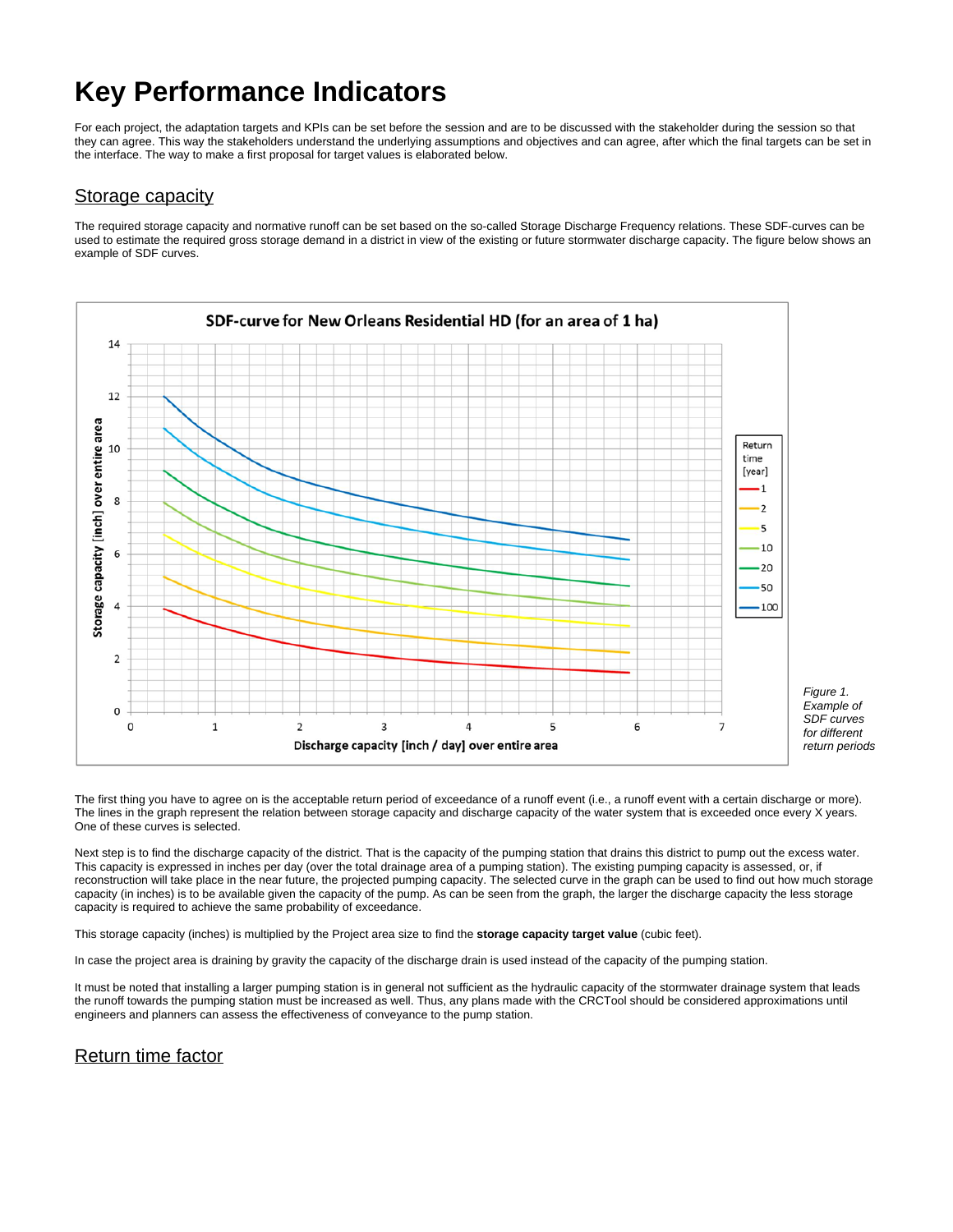The next issue is to control the peak flow of stormwater runoff to this discharge point. We estimate the reduction of return time of a specific runoff volume as an estimator for the normative runoff; the return time factor. Setting a target for the normative runoff is by far not as critical as the storage capacity target value assessment. But green infrastructure detains or retains runoff and reduces peak flows so that flow velocities in canals are reduced. Hence this reduces bank erosion, sediment wash-off and sediment transport. Default value for the normative runoff is considered the event with the 2-year return interval. Depending on the erosion sensitivity of the area **target values for the normative runoff** could then be set events that occur every 5 or 10 years every five or ten years.

#### Evaporation (Evapotranspiration)

Evaporation means cooling. The more water evaporates, the less energy is available to heat the air and the less hot it gets. In hydrology we use the term evapotranspiration for the combination of (1) evaporation that occurs from surface water and intercepted water – that is water that is stored temporarily on surfaces - and (2) the water that is transpired by plants. So, the greener and bluer surface in our project area, the more water evapotranspires and the more cooling occurs.

## Heatstress reduction

Heatstress reduction is expressed as cooling of the air temperature. One of the main causes of the urban heat island effect is reduced availability of vegetation in urban areas. Less vegetation in urban areas leads to a higher air temperature. A relation that has been determined for the Netherlands is shown below. This relationship is used to quantify the heatstress reduction in the CRCTool.



Heatstress reduction = -0.030 x Area\_measure / Area\_project



Steeneveld G.J., S. Koopmans, B. G. Heusinkveld,L. W. A. van Hove, and A. A. M. Holtslag (2011), Quantifying urban heat island effects and human comfort for cities of variable size and urban morphology in the Netherlands, Journal of Geophysical Research

# Cool spots

Cool spots are areas where people like to be on hot days. Metric for heat stress reduction is the number of cool areas that is created in a project area by applying adaptation measures.

To qualify as a cool spot, adaptation measures should be over 200 m2 and have a significant cooling effect.

Measures that have a significant cooling effect are:

- Adding trees to streetscape
- Fountains, waterfalls, water facades
- Urban forests
- Tree pit bio retention
- Creating shadow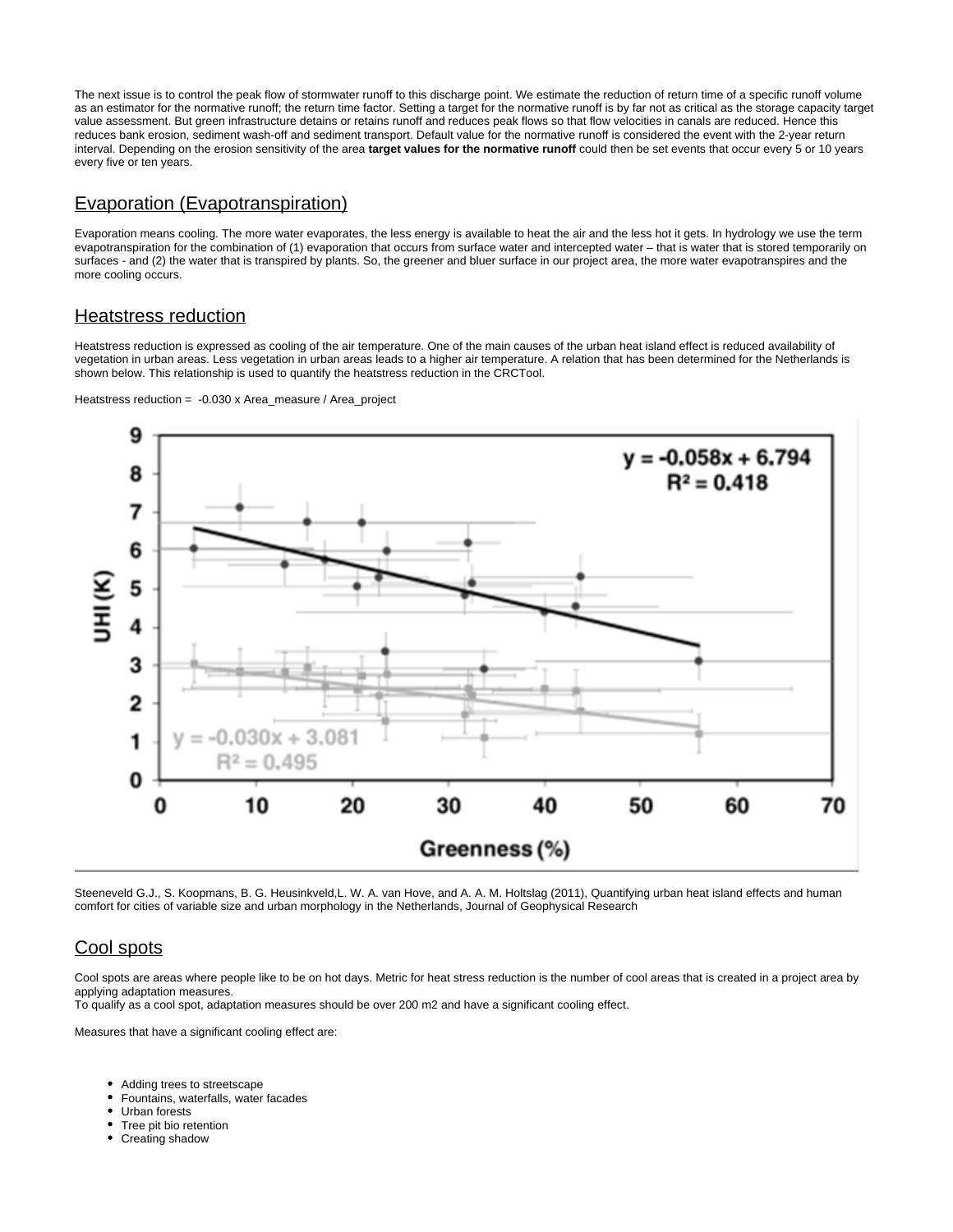• Urban parks

## Water quality

Water quality is extremely important for the functions and services that water can provide. Three groups of water quality parameters are considered: Nutrients, particle bound pollution and pathogenic organisms. Nutrients determine the eutrophication level; pathogenic organisms influence public health risk. Many relevant chemical pollutants tend to absorb on suspended organic particles, clay particles and iron-coated sand particles. Most heavy metals, poly-aromatic hydrocarbons, mineral oil, pesticides and other pollutants and the concentration of suspended sediment, BOD and COD can be seen as particle bound pollution.

Most measures influence the quality of stormwater runoff by capturing, retaining and/or filtering flow. Moreover, many pollutants degrade while still in the water column, in solution or adsorbed on suspended sediment particles. Capturing of pollutants takes place at the inlet of the measure. For example: a sand catcher installed in the inlet of infiltration boxes captures pollutants even before the runoff reaches the measure. Also vegetation growing on/in a measure can capture pollution, for example by intercepting rainfall. Once the runoff enters a measure with storage capacity flow velocity is reduced and suspended sediment starts settling. Particle bound pollutants and pathogens are trapped. As many adaptation measures have a substantial storage capacity this treatment of stormwater by settling is quite effective. Some measures drain runoff through a soil filter. Such a filter effectively captures particles; dissolved pollutants are often adsorbed to the filter material, resulting in an effective removal of pollutants. In addition, all pollutants except heavy metals start being degraded by biological and chemical processes so that their concentration decreases. The longer the residence time the more degradation takes place.

Intensive green roofs are a slightly different case. Such roofs can only be sustained if the vegetation is fertilized. This generally leads to high nutrient levels in the runoff from such roofs, much more than from an extensive, unfertilized extensive green roof. Consequently, runoff from intensive green roofs is polluted with nutrients instead of being treated.

The remaining fractions of pollutant after each of these processes, that is 1.00 minus the treatment efficiency, is shown in Table 2.2. These figures are indicative estimates; results in practice will depend on many factors such as on quality of the rainwater and stormwater and presence of air and water pollution sources, on temperature, duration of dry spells, rainfall intensity and volume, on surface and subsurface characteristics and type of construction materials used.

|   |                                                                                                                                                                                                                                              | Capture | Settling |     |     | Filtering Degrading Fertilization |  |
|---|----------------------------------------------------------------------------------------------------------------------------------------------------------------------------------------------------------------------------------------------|---------|----------|-----|-----|-----------------------------------|--|
|   |                                                                                                                                                                                                                                              |         |          |     |     |                                   |  |
| А | Nutrients (emphasis on N)                                                                                                                                                                                                                    | 0.95    | 0.8      | 0.2 | 0.5 | 6                                 |  |
| ß | Adsorbing pollutants (HMs, PAHs min.oil, etc.)                                                                                                                                                                                               | 0.9     | 0.4      | 0.1 | 0.7 |                                   |  |
|   | Pathogens                                                                                                                                                                                                                                    |         | 0.5      | 0.1 | 0.5 |                                   |  |
|   |                                                                                                                                                                                                                                              |         |          |     |     |                                   |  |
|   |                                                                                                                                                                                                                                              |         |          |     |     |                                   |  |
|   |                                                                                                                                                                                                                                              |         |          |     |     |                                   |  |
|   | Effect on quality of stormwater runoff from project areas: material balances)                                                                                                                                                                |         |          |     |     |                                   |  |
|   | Single measure effect:                                                                                                                                                                                                                       |         |          |     |     |                                   |  |
|   | Qouymeasure xjA,B,C = Ameasure x {Capture <sub>jABC</sub> *Settling <sub>jA,BC</sub> *Filtering <sub>jABC</sub> *Degrading <sub>jABC</sub> *Fertilization <sub>jABC</sub> }/Aprojectarea = Ameasure x {Effect <sub>jABC</sub> }/Aprojectarea |         |          |     |     |                                   |  |
|   | All measures effect:                                                                                                                                                                                                                         |         |          |     |     |                                   |  |
|   | Q <sub>out/all</sub> measures   A.B.C = SUM (x) [Ameasure x {Effect   A, B, C}]/ Aprojectarea                                                                                                                                                |         |          |     |     |                                   |  |

Table Remaining fraction of pollutant after each of the treatment processes (i.e. capturing, settling, filtering and degradation) for nutrients, adsorbed pollutants and pathogenic organisms; Fertilization is an estimated multiplier for intensive green roof nutrient runoff concentration.

Not all measures perform all treatment processes. Pervious pavement, for example, filters runoff while a constructed wetland is settling and degrading pollution; adding trees to the streetscape helps capturing pollutants and so on. All measures were scored on relevant treatment processes; if a treatment process is irrelevant for a specific measure the 'Remaining fraction' is set to 1.00, as no pollutants are retained and/or degraded.

## Groundwater recharge

Groundwater recharge is relevant in areas sensitive to land subsidence because increased groundwater recharge enhances groundwater levels which in its turn can slow down land subsidence. Next to that, groundwater recharge enhances the availability of water for vegetation during dry periods.

Target values for groundwater recharge depend on the existing and the desired groundwater levels that result from overall groundwater recharge, groundwater abstraction and groundwater drainage next to local subsurface conditions and surface water levels. Setting a target value for groundwater recharge requires a groundwater system analysis using a detailed groundwater model would be required.

# Construction costs

If the available total reconstruction budget is known this figure can be used as a 'target value' in the sense that this budget should not be exceeded. Construction cost estimates of the CRCTool show considerable uncertainty because these estimates are based on generic unit cost prices and local conditions in the project area are not taken into consideration, if at all known. Moreover, costs often increase when making detailed and final designs due to the fact that extra functionalities are added to the first conceptual designs that are made during our workshops. In order to take this into consideration it is our recommendation to use only 60 – 75 % of the available reconstruction budget as target value in the CRCTool.

Later on, in the planning session attention could be paid to the distribution of construction costs (and benefits) over the stakeholders, being both public authorities and private land and property owners.